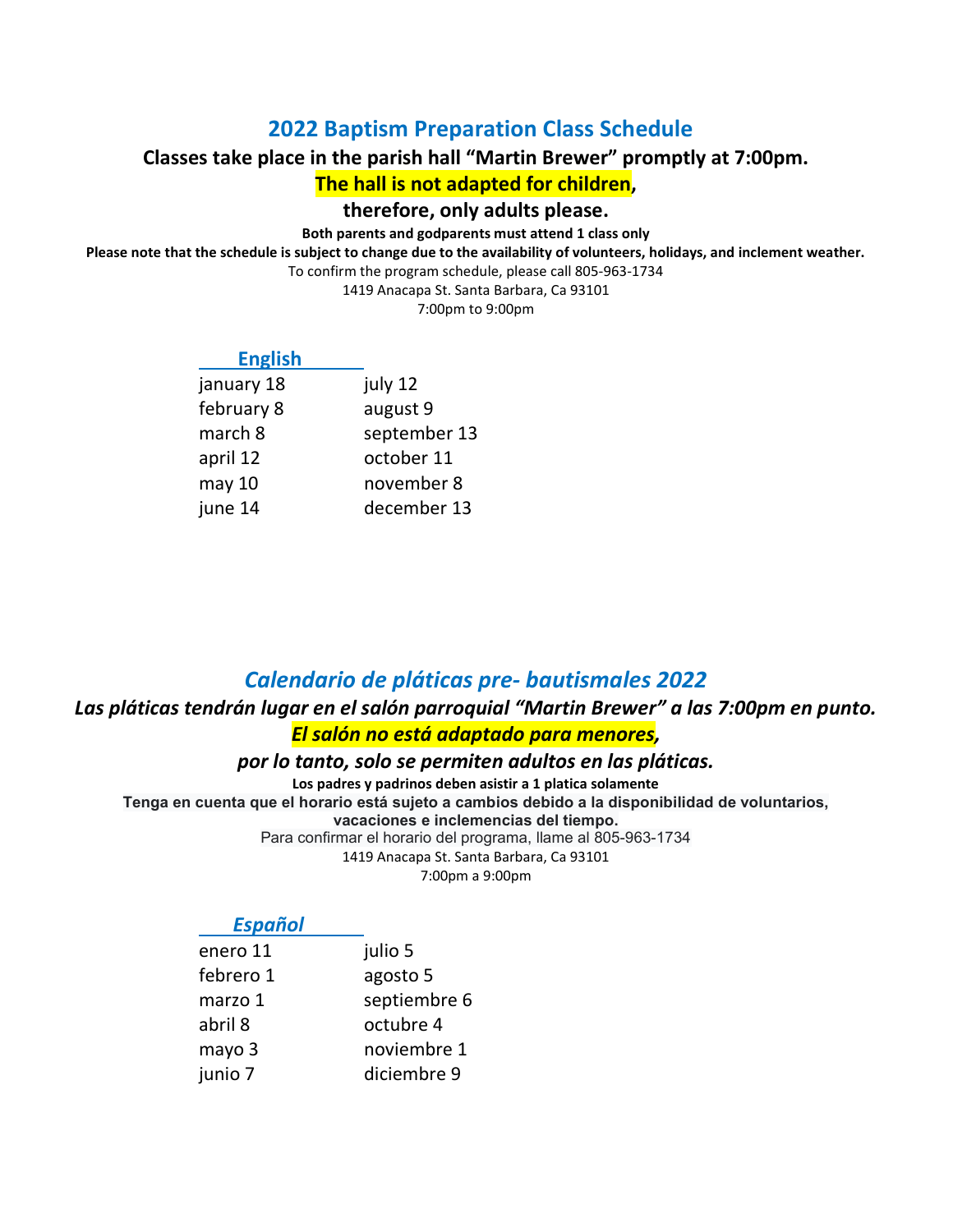# Baptism Registration Form

|                                                                                                                             | <b>FOR OFFICE USE ONLY</b>                                                                     |                                                                                                                 |                                                                                                                                                                                                                                |  |  |
|-----------------------------------------------------------------------------------------------------------------------------|------------------------------------------------------------------------------------------------|-----------------------------------------------------------------------------------------------------------------|--------------------------------------------------------------------------------------------------------------------------------------------------------------------------------------------------------------------------------|--|--|
|                                                                                                                             | Baptism confirmed date ____________________________(Confirmed AFTER baptism preparation class) |                                                                                                                 |                                                                                                                                                                                                                                |  |  |
| Are parents registered at Our Lady of Sorrows? ____ YES ____ NO<br>Are both parents attending the baptism? ____ YES ____ NO |                                                                                                | Are parents married? YES NO If no, permission granted by Fr.                                                    |                                                                                                                                                                                                                                |  |  |
|                                                                                                                             |                                                                                                | Preparation class Verification: Mother Mother Father Father Mother Burnell Mother Music States and Tables and T |                                                                                                                                                                                                                                |  |  |
|                                                                                                                             |                                                                                                |                                                                                                                 |                                                                                                                                                                                                                                |  |  |
|                                                                                                                             |                                                                                                |                                                                                                                 |                                                                                                                                                                                                                                |  |  |
|                                                                                                                             |                                                                                                |                                                                                                                 |                                                                                                                                                                                                                                |  |  |
| Child's information (As it appears on the birth certificate) "baptism certificate is based on this same information"        |                                                                                                |                                                                                                                 |                                                                                                                                                                                                                                |  |  |
| <b>First Name</b>                                                                                                           | Middle Name                                                                                    | Last Name                                                                                                       |                                                                                                                                                                                                                                |  |  |
|                                                                                                                             |                                                                                                |                                                                                                                 |                                                                                                                                                                                                                                |  |  |
| Full Address (Street, Apt, City, State and Zip Code)                                                                        |                                                                                                |                                                                                                                 |                                                                                                                                                                                                                                |  |  |
|                                                                                                                             |                                                                                                |                                                                                                                 |                                                                                                                                                                                                                                |  |  |
|                                                                                                                             |                                                                                                |                                                                                                                 |                                                                                                                                                                                                                                |  |  |
|                                                                                                                             |                                                                                                |                                                                                                                 |                                                                                                                                                                                                                                |  |  |
|                                                                                                                             |                                                                                                |                                                                                                                 |                                                                                                                                                                                                                                |  |  |
| <b>Father's Information</b>                                                                                                 |                                                                                                |                                                                                                                 |                                                                                                                                                                                                                                |  |  |
|                                                                                                                             |                                                                                                |                                                                                                                 |                                                                                                                                                                                                                                |  |  |
| <b>First Name</b>                                                                                                           | Middle Name                                                                                    | Last Name                                                                                                       |                                                                                                                                                                                                                                |  |  |
|                                                                                                                             |                                                                                                |                                                                                                                 |                                                                                                                                                                                                                                |  |  |
| I GIVE MY CONCENT TO HAVE MY CHILD BAPTIZED IN THE ROMAN CATHOLIC CHURCH FAITH.                                             |                                                                                                |                                                                                                                 |                                                                                                                                                                                                                                |  |  |
|                                                                                                                             |                                                                                                | Signature: Date: Date:                                                                                          |                                                                                                                                                                                                                                |  |  |
|                                                                                                                             |                                                                                                |                                                                                                                 |                                                                                                                                                                                                                                |  |  |
| <b>Mother's Information</b>                                                                                                 |                                                                                                |                                                                                                                 |                                                                                                                                                                                                                                |  |  |
|                                                                                                                             |                                                                                                |                                                                                                                 |                                                                                                                                                                                                                                |  |  |
| <b>First Name</b>                                                                                                           | Middle Name                                                                                    | Last Name                                                                                                       |                                                                                                                                                                                                                                |  |  |
| Religion Age                                                                                                                |                                                                                                |                                                                                                                 |                                                                                                                                                                                                                                |  |  |
| I GIVE MY CONCENT TO HAVE MY CHILD BAPTIZED IN THE ROMAN CATHOLIC CHURCH FAITH.                                             |                                                                                                |                                                                                                                 |                                                                                                                                                                                                                                |  |  |
|                                                                                                                             |                                                                                                |                                                                                                                 |                                                                                                                                                                                                                                |  |  |
|                                                                                                                             |                                                                                                |                                                                                                                 |                                                                                                                                                                                                                                |  |  |
| FOR OFFICE USE ONLY - TO BE FILLED OUT ON THE DAY OF BAPTISM                                                                |                                                                                                |                                                                                                                 |                                                                                                                                                                                                                                |  |  |
|                                                                                                                             |                                                                                                |                                                                                                                 |                                                                                                                                                                                                                                |  |  |
|                                                                                                                             |                                                                                                | Book _________ Page ________ Line _____                                                                         |                                                                                                                                                                                                                                |  |  |
|                                                                                                                             |                                                                                                |                                                                                                                 | Date: the contract of the contract of the contract of the contract of the contract of the contract of the contract of the contract of the contract of the contract of the contract of the contract of the contract of the cont |  |  |
|                                                                                                                             |                                                                                                |                                                                                                                 |                                                                                                                                                                                                                                |  |  |